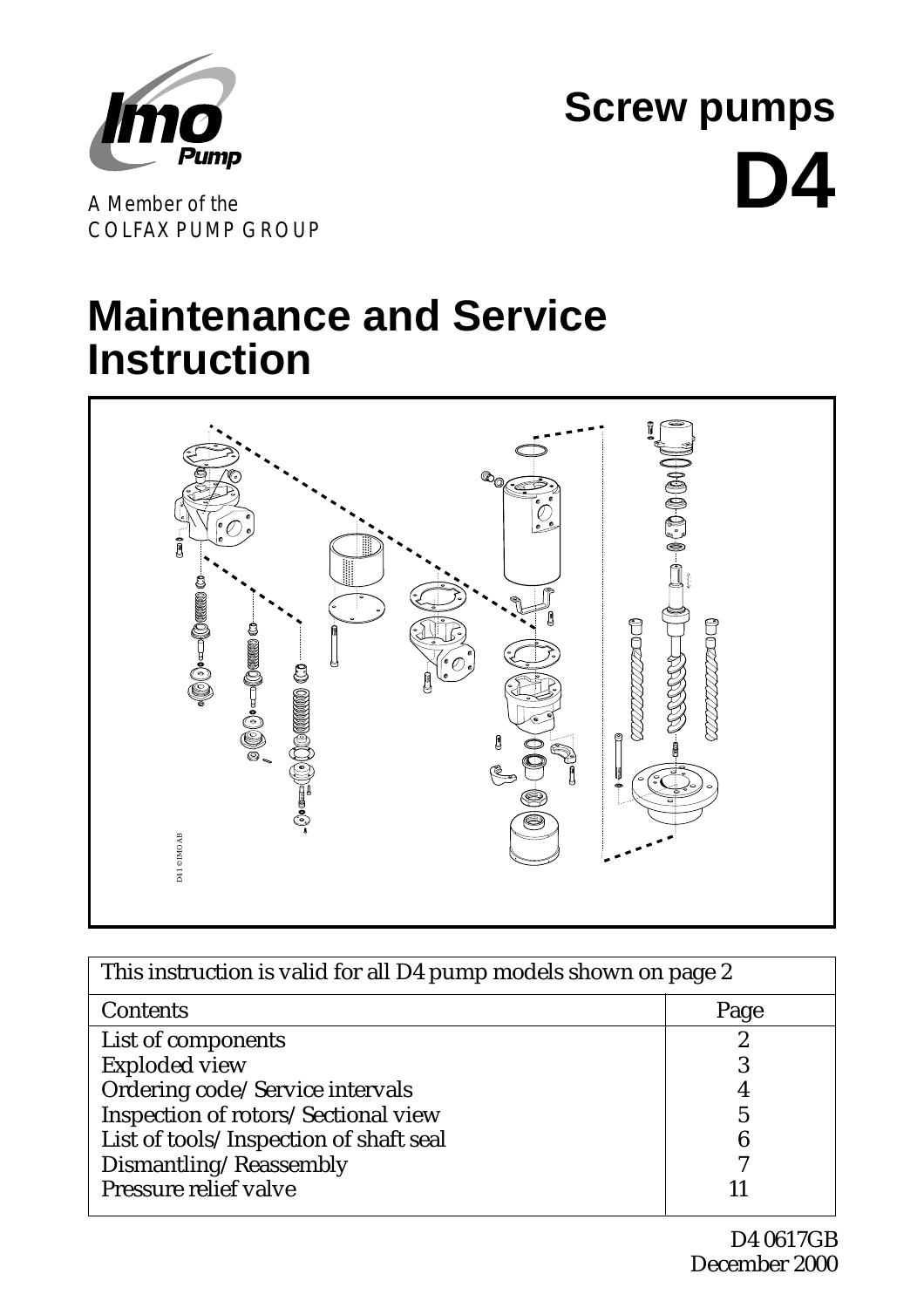**Before commencing any work, read this instruction carefully! Failure to comply with these instructions may cause damage and personal injury! !**

For more information about the pumps identification code, technical data and performance we refer to the D4 Product description.

For more information about the pumps installation, start-up and trouble shooting we refer to the IMO Installation and Start-up instruction for medium and high pressure pumps.

#### **List of components**

Valid for all D4 pumps in sizes: D4 025/032/038/045/052/060/070; Rotor diameter and Generation: L2/K2/N2

L I R V T B J T E P

With version codes:  $\begin{pmatrix} 1 & 1 \end{pmatrix}$   $\begin{pmatrix} 2 & 3 \end{pmatrix}$   $\begin{pmatrix} 2 & 5 \end{pmatrix}$  The version code is composed of the letters in the 4 columns. Also valid for pump options A101.

#### *Example of pump designations std: D4 025L2 LRBE option: D4 038 K2 LVBP A 101*

| Pos No    | <b>Denomination</b>     | Qty                     | G011         | G012        | G050         | G057        | P.E.         | <b>Note</b>      | <b>Explanations:</b> |
|-----------|-------------------------|-------------------------|--------------|-------------|--------------|-------------|--------------|------------------|----------------------|
| 101       | Power rotor (CCW-rot.)  | $\mathbf{1}$            | $\mathbf{x}$ |             |              |             | (x)          |                  | $G011 =$ Rotor set,  |
| 102       | Power rotor (CW-rot.)   | $\mathbf{1}$            |              | $\mathbf x$ |              |             | $\mathbf x$  |                  | <b>CCW-rotation</b>  |
| 113       | Key                     | $\mathbf{1}$            | $\mathbf X$  | $\mathbf x$ |              |             | $\mathbf x$  |                  | $G012 =$ Rotor set   |
| 1030      | Valve                   | $\mathbf{1}$            | $\mathbf x$  | $\mathbf x$ |              |             | $\mathbf{x}$ |                  |                      |
| 124       | Retaining ring          | $\mathbf{1}$            |              |             |              |             | $\mathbf{x}$ | 13               | CW-rotation (std)    |
| 124A      | <b>Support ring</b>     | $\mathbf{1}$            |              |             |              |             | $\mathbf x$  | 13               | $G050 = Shaft$ seal  |
| 124B      | Washer                  | $\mathbf{1}$            |              |             |              |             | $\mathbf x$  | 13               | $G057 = Joint kit$   |
| 139       | <b>Balancing washer</b> | $\mathbf{1}$            |              |             |              |             |              |                  |                      |
| 139A      | <b>Retaining ring</b>   | $\mathbf{1}$            |              |             |              |             | $\mathbf x$  | 13               | $P.E. = Pump$        |
| 201       | Idler rotor (CCW-rot.)  | $\overline{c}$          | $\mathbf x$  |             |              |             | (x)          |                  | element G102         |
| 202       | Idler rotor (CW-rot.)   | $\overline{\mathbf{2}}$ |              | $\mathbf x$ |              |             | $\mathbf x$  |                  | (CW) or G101         |
| 376       | <b>Balancing bush</b>   | $\overline{c}$          | $\mathbf x$  | $\mathbf x$ |              |             | $\mathbf{x}$ |                  | (CCW)                |
| 382       | <b>Screw</b>            | $\overline{\mathbf{4}}$ |              |             |              |             |              | $\overline{7}$   |                      |
| 391       | Plate                   | $\mathbf{1}$            |              |             |              |             |              | $\tau$           |                      |
| 395       | Support plate           | $\mathbf{1}$            |              |             |              |             | $\mathbf x$  |                  |                      |
| 395A      | <b>Screw</b>            | $\sqrt{2}$              |              |             |              |             | $\mathbf x$  |                  |                      |
| 401       | Pump body               | $\mathbf{1}$            |              |             |              |             | $\mathbf{x}$ |                  |                      |
| 423       | $O$ -ring               | $\mathbf{1}$            |              |             |              |             |              | 10               |                      |
| 427       | Split flange            | $\boldsymbol{2}$        |              |             |              |             |              | 10               |                      |
| 427A      | Weld stud               | 1                       |              |             |              |             |              | 10               |                      |
| 428       | <b>Screw</b>            | $\overline{\mathbf{4}}$ |              |             |              |             |              | 10               |                      |
| 428A      | Washer                  | $\overline{4}$          |              |             |              |             |              | 10               |                      |
| 451       | <b>Screw</b>            | $\overline{\mathbf{4}}$ |              |             |              |             | $\mathbf x$  |                  |                      |
| 451A      | Washer                  | $\overline{\mathbf{4}}$ |              |             |              |             | $\mathbf X$  |                  |                      |
| 453       | <b>Screw</b>            | $\overline{4}$          |              |             |              |             |              | $\boldsymbol{9}$ |                      |
| 453A      | Washer                  | $\boldsymbol{4}$        |              |             |              |             |              | 9                |                      |
| 455       | <b>Screw</b>            | $\overline{\mathbf{4}}$ |              |             |              |             |              | $\boldsymbol{2}$ |                      |
| 463       | Plug                    | $\overline{1}$          |              |             |              |             | $\mathbf X$  | 5                |                      |
| 463A      | Washer                  | $\mathbf{1}$            |              |             |              | $\mathbf X$ | $\mathbf x$  | $\overline{5}$   |                      |
| 489       | <b>Strainer</b>         | $\mathbf{1}$            |              |             |              |             |              | 8                |                      |
| 491       | Nut                     | $\mathbf{1}$            |              |             |              |             |              | $\mathbf{1}$     |                      |
| 497       | Valve seat              | $\overline{1}$          |              |             |              |             |              | 11               |                      |
| 497A      | $O$ -ring               | $\mathbf{1}$            |              |             |              |             |              | 11               |                      |
| 501       | Front cover             | $\mathbf{1}$            |              |             |              |             | $\mathbf x$  |                  |                      |
| 506       | $O$ -ring               | $\mathbf{1}$            |              |             |              | $\mathbf x$ | $\mathbf x$  |                  |                      |
| 507       | Washer                  | $\mathbf{1}$            |              |             |              |             | $\mathbf X$  |                  |                      |
| 509       | Shaft seal              | $\mathbf{1}$            |              |             | $\mathbf{x}$ |             | $\mathbf x$  |                  |                      |
| 520       | Cover                   | $\mathbf{1}$            |              |             |              |             | $\mathbf x$  |                  |                      |
| 520A      | O-ring                  | $\mathbf{1}$            |              |             |              | $\mathbf x$ | $\mathbf x$  |                  |                      |
| 521       | Screw                   | $\overline{3}$          |              |             |              |             | $\mathbf x$  |                  |                      |
| 521A      | Washer                  | $\overline{3}$          |              |             |              |             | $\mathbf{x}$ |                  |                      |
| 551, 5510 | Inlet chamber           | $\mathbf{1}$            |              |             |              |             |              | 9                |                      |
| 556       | Gasket                  | $\mathbf{1}$            |              |             |              | $\mathbf X$ |              | $\boldsymbol{9}$ |                      |
| 557       | Plug                    | $\mathbf{1}$            |              |             |              |             |              | 11               |                      |
| 601       | Valve cover             | $\mathbf{1}$            |              |             |              |             |              | 11               |                      |
| 602       | Washer                  | $\mathbf{1}$            |              |             |              |             |              | 11               |                      |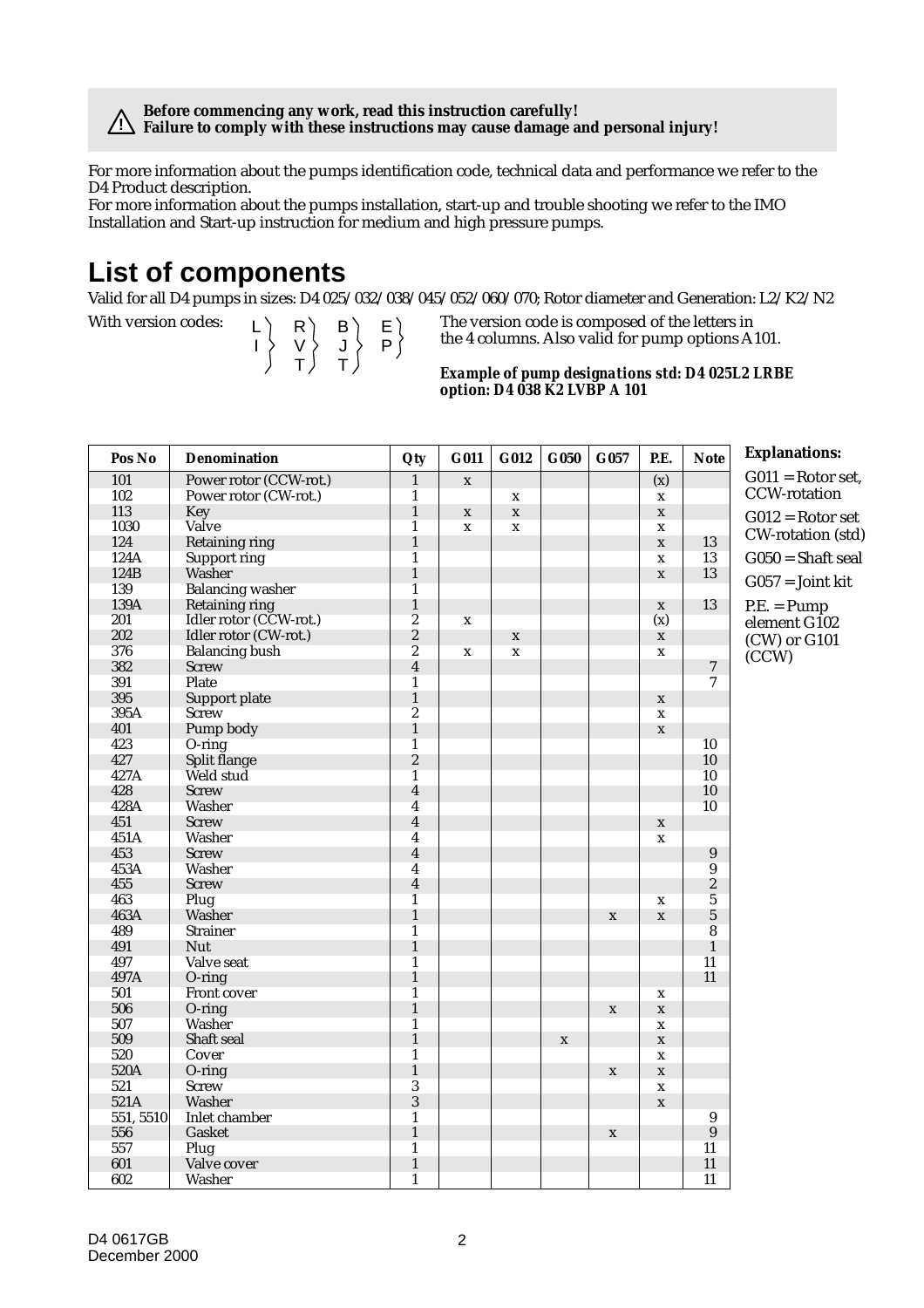| Pos No | <b>Denomination</b> | Qty | G011 | G012 | G050 | G057 | <b>P.E.</b> | <b>Note</b>    |
|--------|---------------------|-----|------|------|------|------|-------------|----------------|
| 605    | $O$ -ring           |     |      |      |      |      |             | 11             |
| 608    | Valve spindle       |     |      |      |      |      |             | 6              |
| 608A   | Retaining ring      |     |      |      |      |      |             | 3              |
| 608B   | Valve spindle       |     |      |      |      |      |             |                |
| 608C   | <b>Nut</b>          |     |      |      |      |      |             |                |
| 608D   | Pin                 |     |      |      |      |      |             |                |
| 609    | Washer              |     |      |      |      |      |             | $\overline{c}$ |
| 609A   | <b>Screw</b>        | 9   |      |      |      |      |             | 2              |
| 611    | Washer              |     |      |      |      |      |             | 2              |
| 612    | Regulating nut      |     |      |      |      |      |             | 12             |
| 614    | Valve piston        |     |      |      |      |      |             | 11             |
| 615    | Spring              |     |      |      |      |      |             | 11             |

Note 1 Valid for sizes 025-060 xxJE

- 2 Only for xxBP size 060-070
- 3 Only for xxBP size 025-032

**Exploded view**

5 Not for xxBP

6 Valid for xxBP size 025-032, 060-070

10 Valid for xxJE

- 11 Valid for xxBP
- 12 Valid for xxBP sizes 025-052 13 Valid for sizes 025

4 Only for xxBP size 038-052

7 Valid for xxTE 8 Valid for xxTE, xxJE

9 Not for xxTE



*Fig. 1*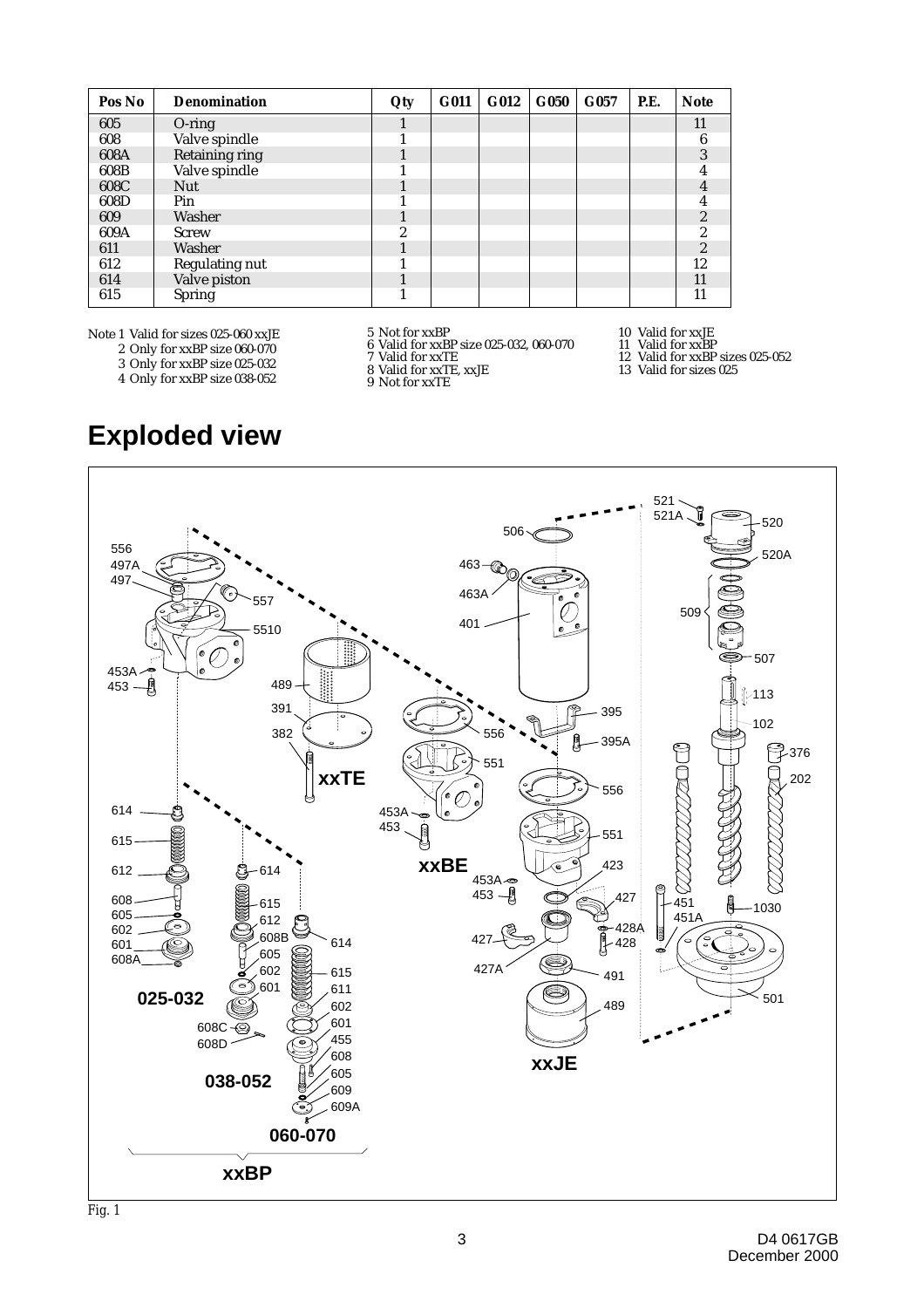### **Ordering code**

| Pos              |                          |                                 | Part numbers, sizes        |                            |                            |                            |                            |                            |                            |
|------------------|--------------------------|---------------------------------|----------------------------|----------------------------|----------------------------|----------------------------|----------------------------|----------------------------|----------------------------|
| no               | Spare part sets          |                                 | 025                        | 032                        | 038                        | 045                        | 052                        | 060                        | 070                        |
| G011             | Rotor set (CCW-rot.)     |                                 | <b>Contact IMO AB</b>      |                            |                            |                            |                            |                            |                            |
| G <sub>012</sub> | Rotor set<br>$(CW-rot.)$ | N-lead<br>K-lead<br>L-lead      | 163410<br>186544           | 150425<br>156117           | 163428<br>146332           | 166926<br>154534           | 150433<br>186551           | 186569<br>186577           | 186585<br>186593           |
| G <sub>050</sub> | Shaft seal               | xRxx<br><b>xV</b> xx<br>$x$ Txx | 128314<br>143859<br>168906 | 128314<br>143859<br>168906 | 120873<br>190336<br>172726 | 124610<br>190338<br>172049 | 124610<br>190338<br>170449 | 128728<br>142299<br>168914 | 128728<br>142299<br>168914 |
| G <sub>057</sub> | Joint kit                | <b>xxxE</b>                     | 185819                     | 185827                     | 185835                     | 185843                     | 185850                     | 185868                     | 185876                     |
|                  | different versions       | Major kit (pump element)        | <b>Contact IMO AB</b>      |                            |                            |                            |                            |                            |                            |

#### **Recommendation for maintenance**

Every shut down for service of a plant is costly. The time for repair should therefore be limited to a minimum which can be accomplished by keeping a spare pump. The changed pump can later be repaired at a suitable place and can then be used as a spare pump.

For maintenance the following spare parts kits are recommended:

### **Service intervals**

The intervals for inspection and replacement of wear parts vary greatly with the properties of the pumped liquid and can only be determined by experience. All internal parts of the D4-pump are lubricated by the pumped liquid. Pumping a liquid containing abrasive materials, or a liquid that is corrosive, will significantly reduce service life and call for shorter service intervals. Wear in the pump may be indicated by:

- Vibration
- Noise
- Loss of capacity
- Reduction in flow or pressure
- Leakage

In installations where unplanned shut downs must be avoided, it is advisable to have a complete pump available for replacement, should any malfunction occur. Furthermore we recommend planned inspection and overhaul at regular intervals, not exceeding 3 years.

It is recommended always to have the spares included in the minor spare part kit available.

**1. Before any maintenance work, ensure that**<br> **1. Suppose that** the distribution of the numerical and the numerical and the numerical and the numerical states of the distribution of the distribution of the distribution of **the driver is deenergized and the pump hydraulically isolated.**

**Connecting and disconnecting of electric cables must be done only by personnel authorized to do such work.**

| Kit      | <b>Contents</b>              | To be used for     |
|----------|------------------------------|--------------------|
|          | G057 Gaskets, O-rings, etc   | Dismantling of the |
|          |                              | pump.              |
|          | G053 Minor kit               | Normal scheduled   |
|          | $G057 + shaft$ seal $G050$   | inspection.        |
|          | G054 Major kit, pump element | Repair after       |
|          | G102 (CW) or G101 (CCW)      | damage or greater  |
|          |                              | wear.              |
| Ordering |                              | For IMO pump D4    |
| example: |                              | 025N2 LVBE         |
|          | Rotor set G012               | Part no. 163410    |
|          | Shaft seal G050              | Part no. 143859    |

**If the pumps operating temperature exceeds 60**°**C let the pump cool off before any ! service, maintenance or dismantling work is commenced to avoid burn injury.**

**All work carried out on the pump has to be performed in such a manner that risks for personal injury are observed! !**



**When handling liquids that may harm skin use gloves and/or protective clothing. !**

**When handling liquids which may involve fire hazards appropriate precautions to avoid danger are to be taken. !**

**In case of failure for a system with elevated pressure, fluid jets may cause injury and/or damage. !**

**Oil leakage may make the floor slippery and cause personal injury. !**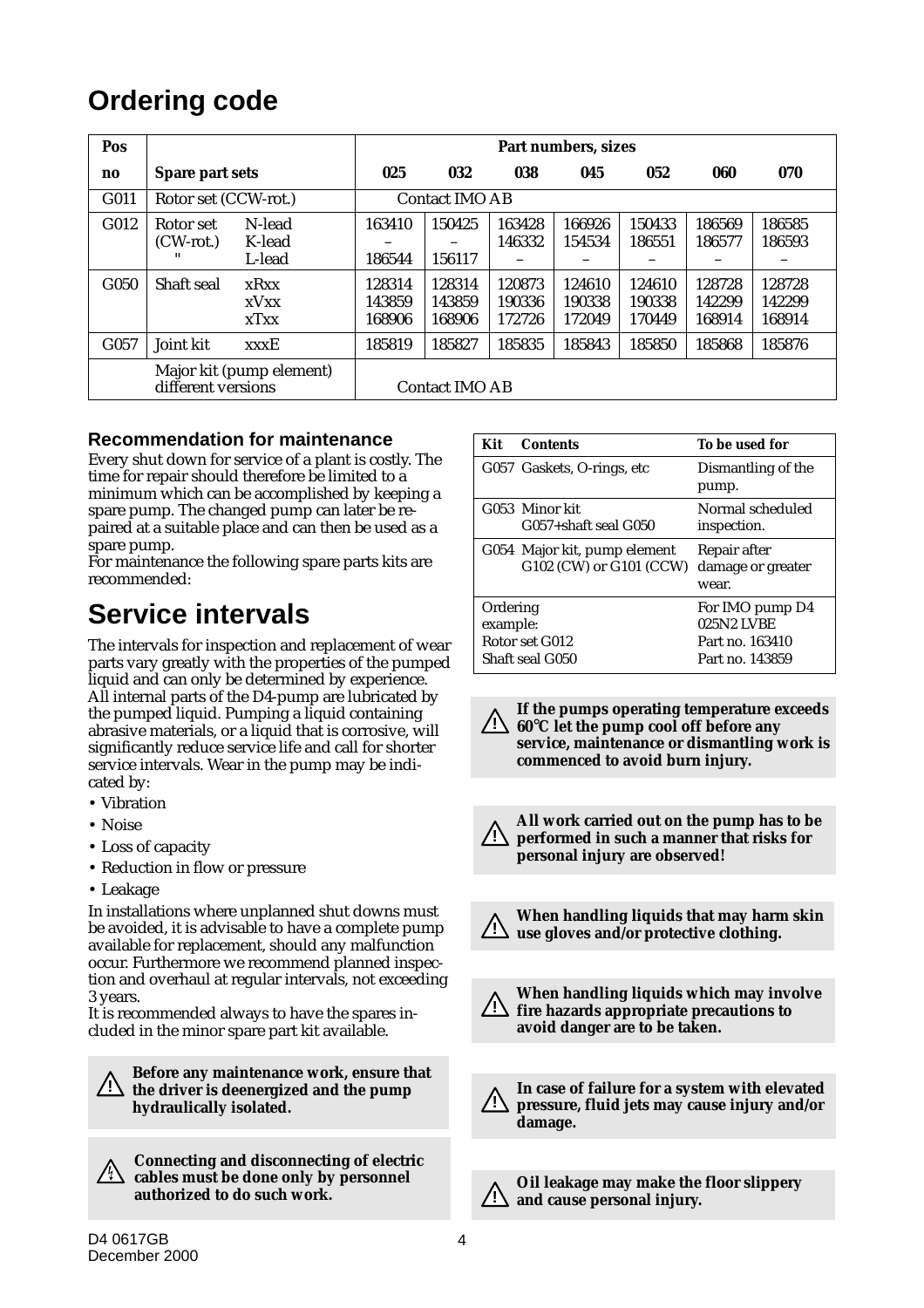### **Inspection of rotors**

If the pump is not able to maintain the pressure inspect the rotor parts by following the instructions in fig. 10-11.

Internal clearances in the pump, which are vital for its proper function, may have been affected by wear. Acceptable wear can be determined only by experience of the actual application. As a rule of thumb the following max clearance values may apply:

• Between rotor and bores or bushings: 0.2 mm

• Between rotor flanks: 0.2 mm For light duties (low pressure, medium viscosity) even bigger clearances may be acceptable whilst for low visc. /high pressure duties the limit will be lower. Also check if there are major scratches on these parts. If you find any of these problems, replace the whole pump element, otherwise reassemble the pump by following the instructions in fig. 12 and forward.



### **Sectional view**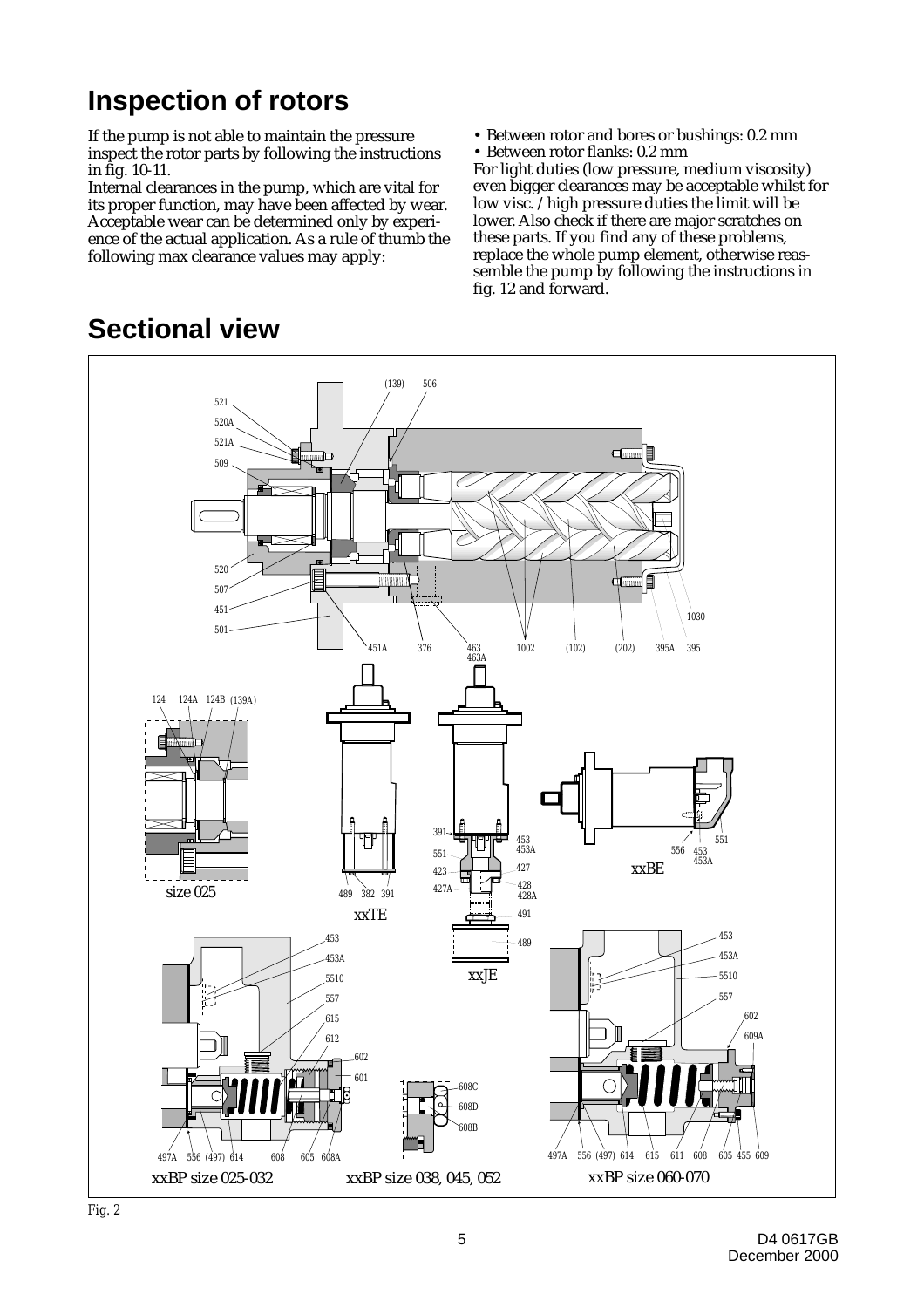

*Fig. 3*

## **O-rings**

All O-rings found to be hard or damaged shall be replaced.

### **Inspection of shaft seal**

As the seal faces of a mechanical shaft seal are lubricated by the fluid, a certain leakage will always be present. Up to ten drops per hour can be considered as acceptable. An external visual inspection of the pump is advisable at least every two days to assure that the shaftseal is not leaking

too much. Excessively leaking shaft seals should be changed without delay, as the leakage normally will grow worse and cause additional damage. Follow the instructions in the dismantling/reassembly session.

When working with a shaft seal, cleanliness is of utmost importance. Avoid touching the seal faces. If necessary, the seal faces should be cleaned immediately prior to assembly, using a dust free cloth and clean solvent.

Never use grease on the seal faces.

### **Shaft seal – assembly drawing**



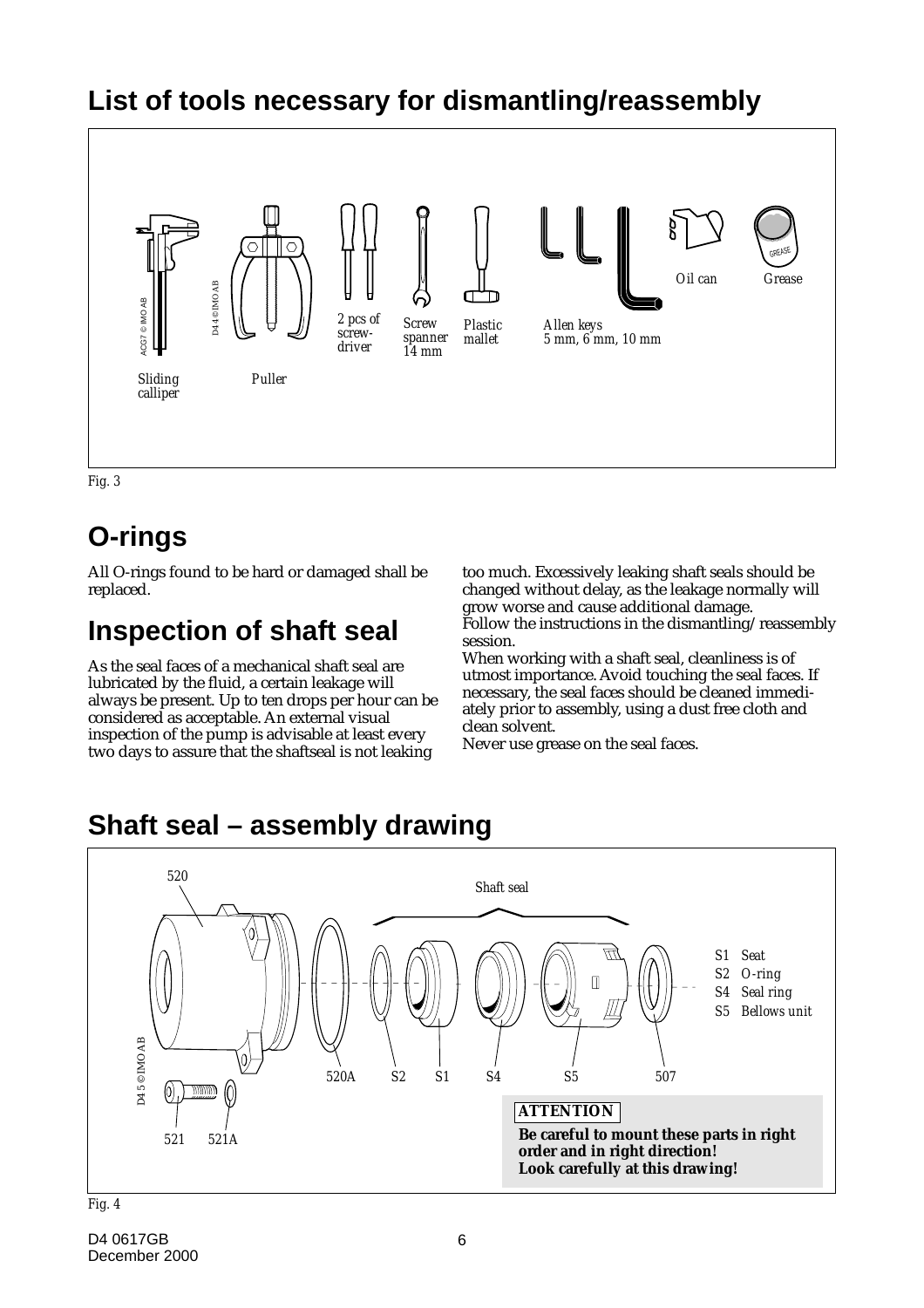### **Dismantling**



**age when removing and opening the pump.**



the seal cover 520.







**Protect the face of S1.**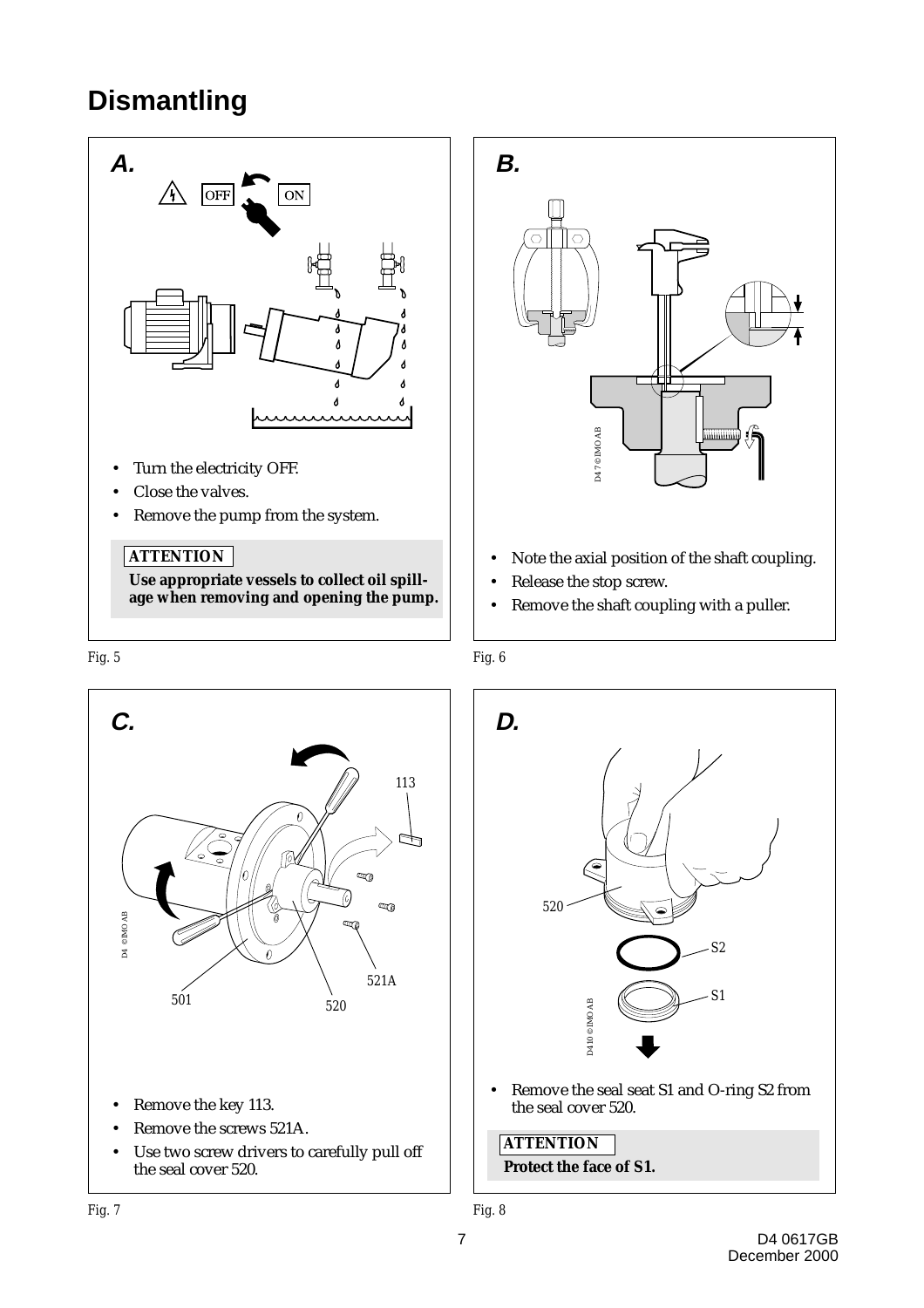









• Separate the front cover 501 and the power rotor 102.

#### **ATTENTION**

**Be careful not to make scratches in the surfaces of the balancing piston bore.**

*Fig. 11 Fig. 12*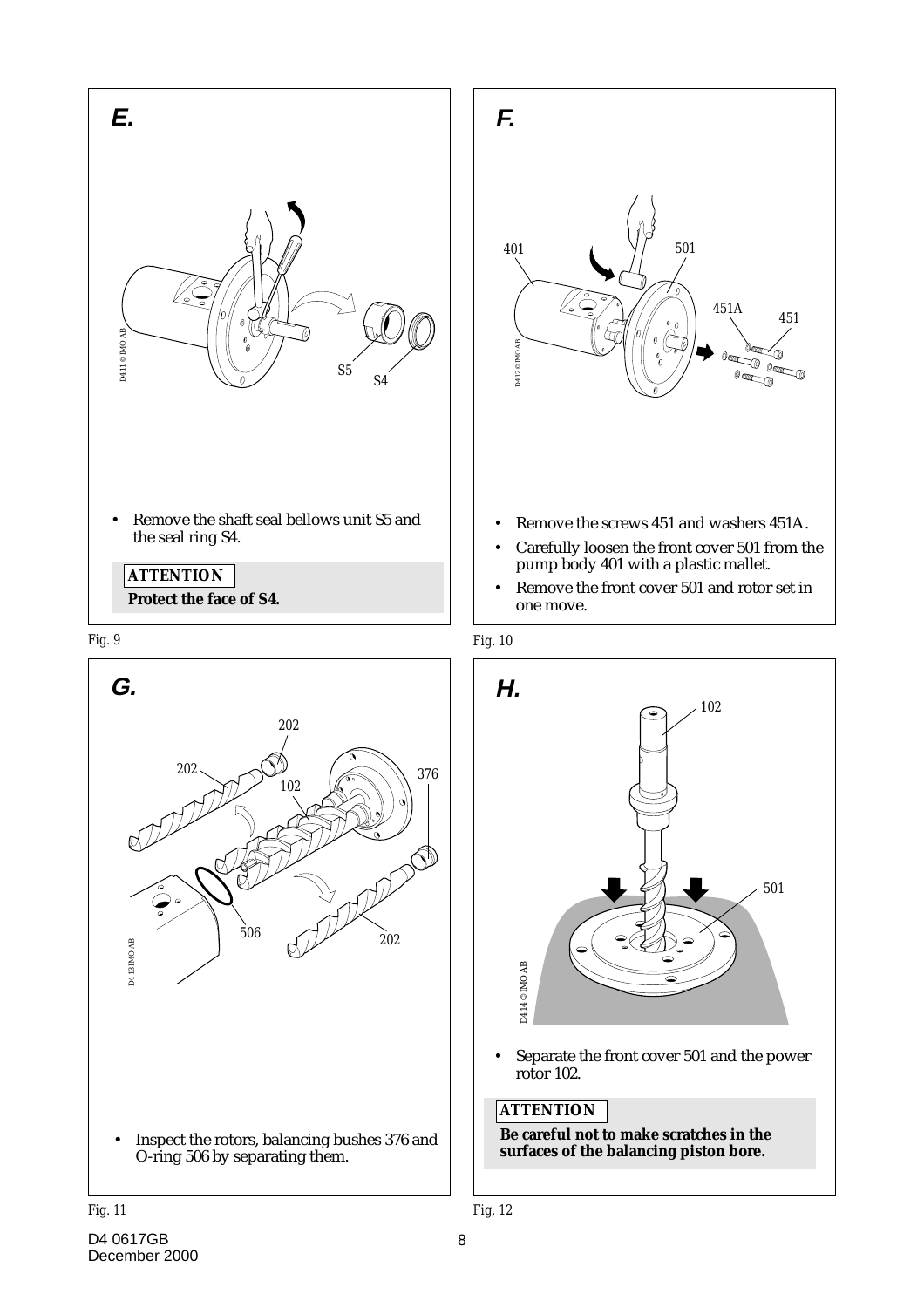### **Reassembly**

#### **A.**

• Check prior to assembly – by mounting the balancing bushes (376) in the pump body (401) and by placing a ruler over their end faces – that the balancing bushes extend 0,0 - 0,25 mm above the end face on the pump body. If not, replace the balancing bushes.





- Fit the O-ring 506.
- Lubricate it with bearing grease if it is





- (See fig. 12).
- Lubricate the rotor set.
- Assemble it including balancing bushes 376.





*<sup>506</sup>* • A nick has been filed on the power rotor thread on the outer diameter at the discharge end. This marked power rotor thread should be fitted into the female thread on the idler rotors marked in the same manner.



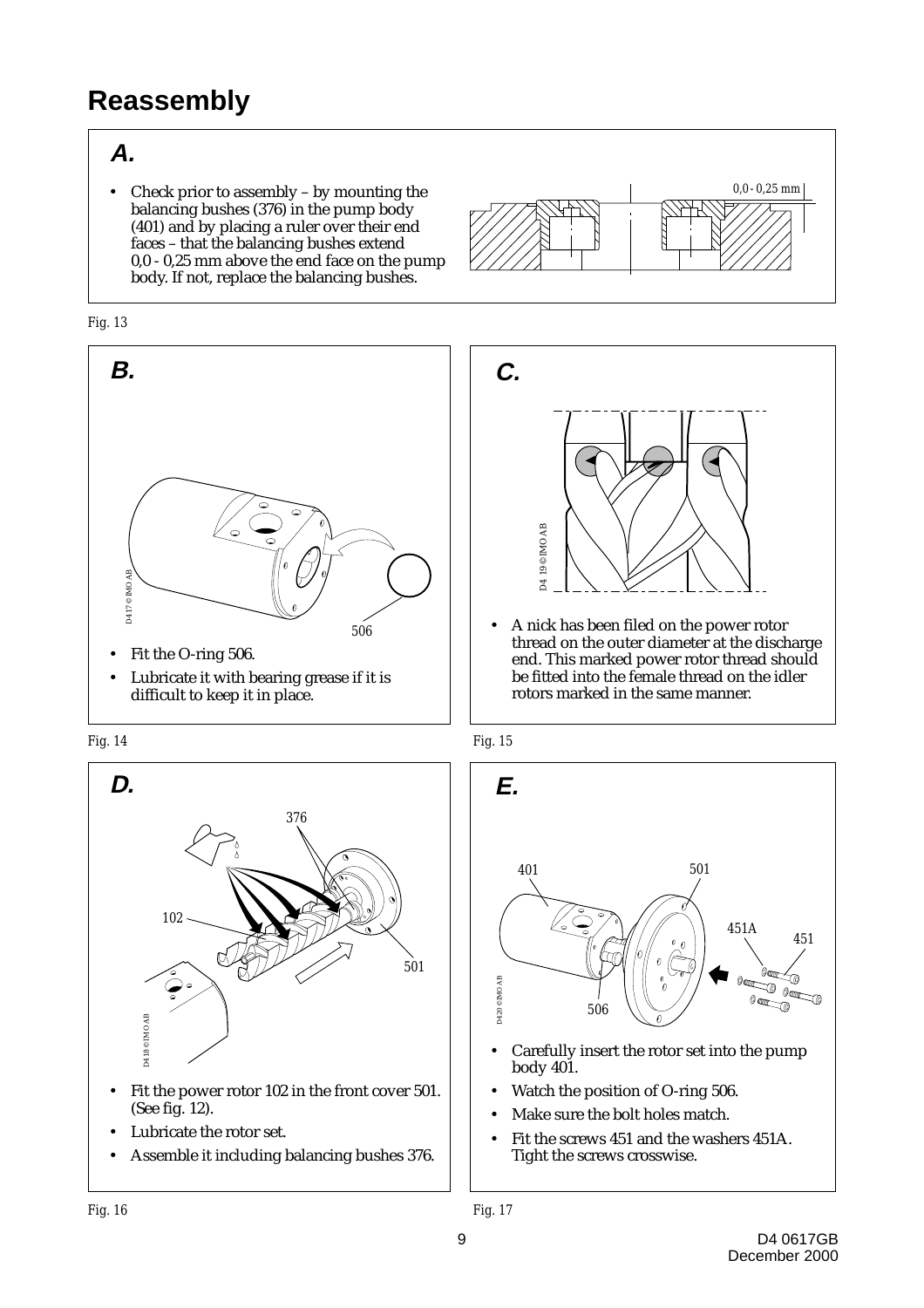

- unit S5 and the seal ring S4.
- Fit the bellows unit S5 into the front cover 501.
- Fit the seal ring S4. Note the position of the drive notches on S4 and S5. They need to fit together.

*Fig. 18 Fig. 19*



• Fit the seat S1 in the seal cover 520.

#### **ATTENTION**

**Do not use dirty fingers on the seal face. Keep it clean and dry.**



• Fit the coupling half back into place and lock with locking screw. • Check that the axial position is the same as before dismantling. (See fig. 6). • Put the pump back into the system and proceed according to instructions under "Start-up" in the installation manual.